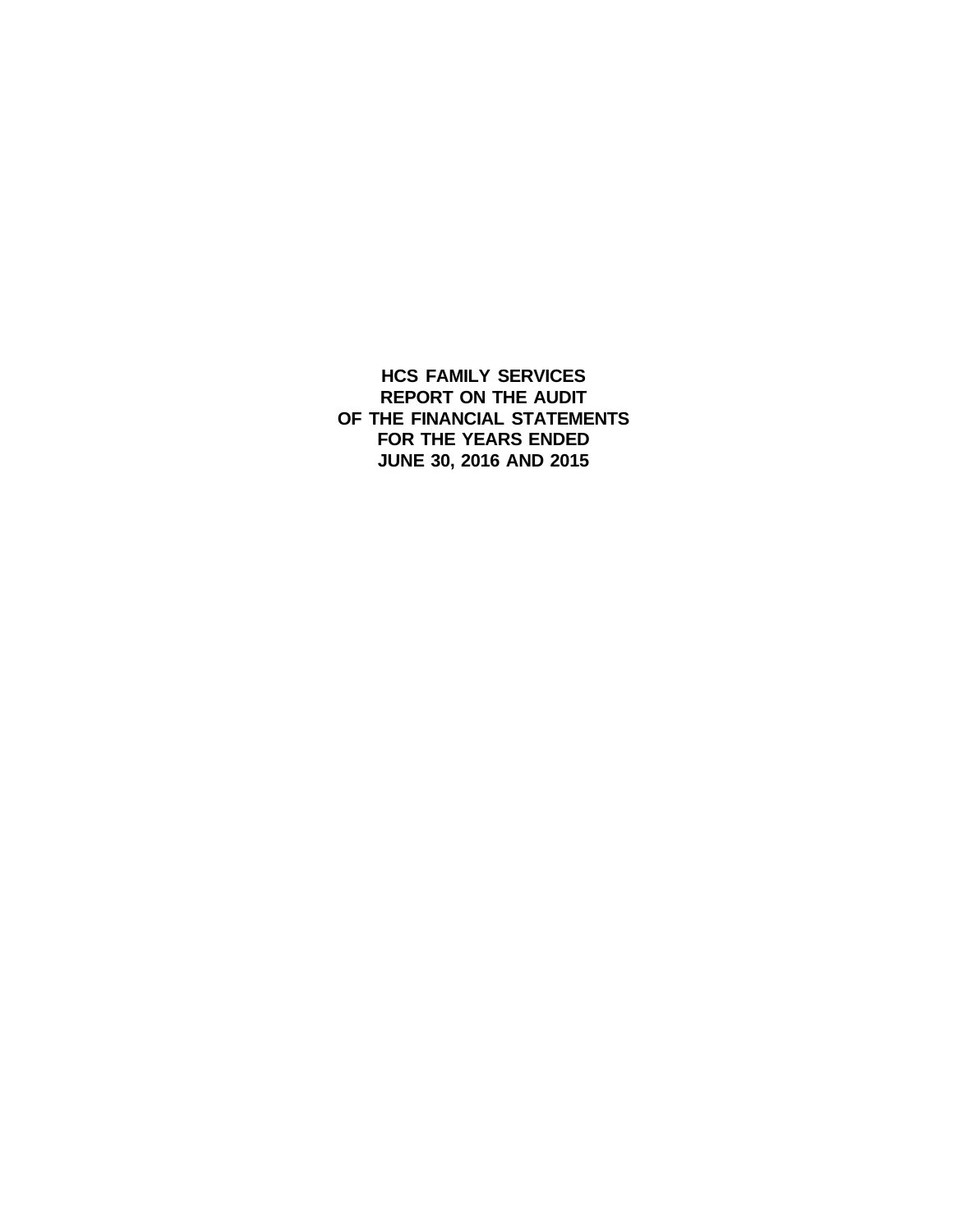# **HCS FAMILY SERVICES TABLE OF CONTENTS**

|                                         | Page     |
|-----------------------------------------|----------|
| Independent Auditors' Report            | $2 - 3$  |
| <b>Statements of Financial Position</b> | 4        |
| <b>Statement of Activities</b>          |          |
| For the Year Ended June 30, 2016        | 5        |
| For the Year Ended June 30, 2015        | 6        |
| <b>Statement of Functional Expenses</b> |          |
| For the Year Ended June 30, 2016        | 7        |
| For the Year Ended June 30, 2015        | 8        |
| <b>Statements of Cash Flows</b>         | $9 - 10$ |
| Notes to the Financial Statements       | 11 - 15  |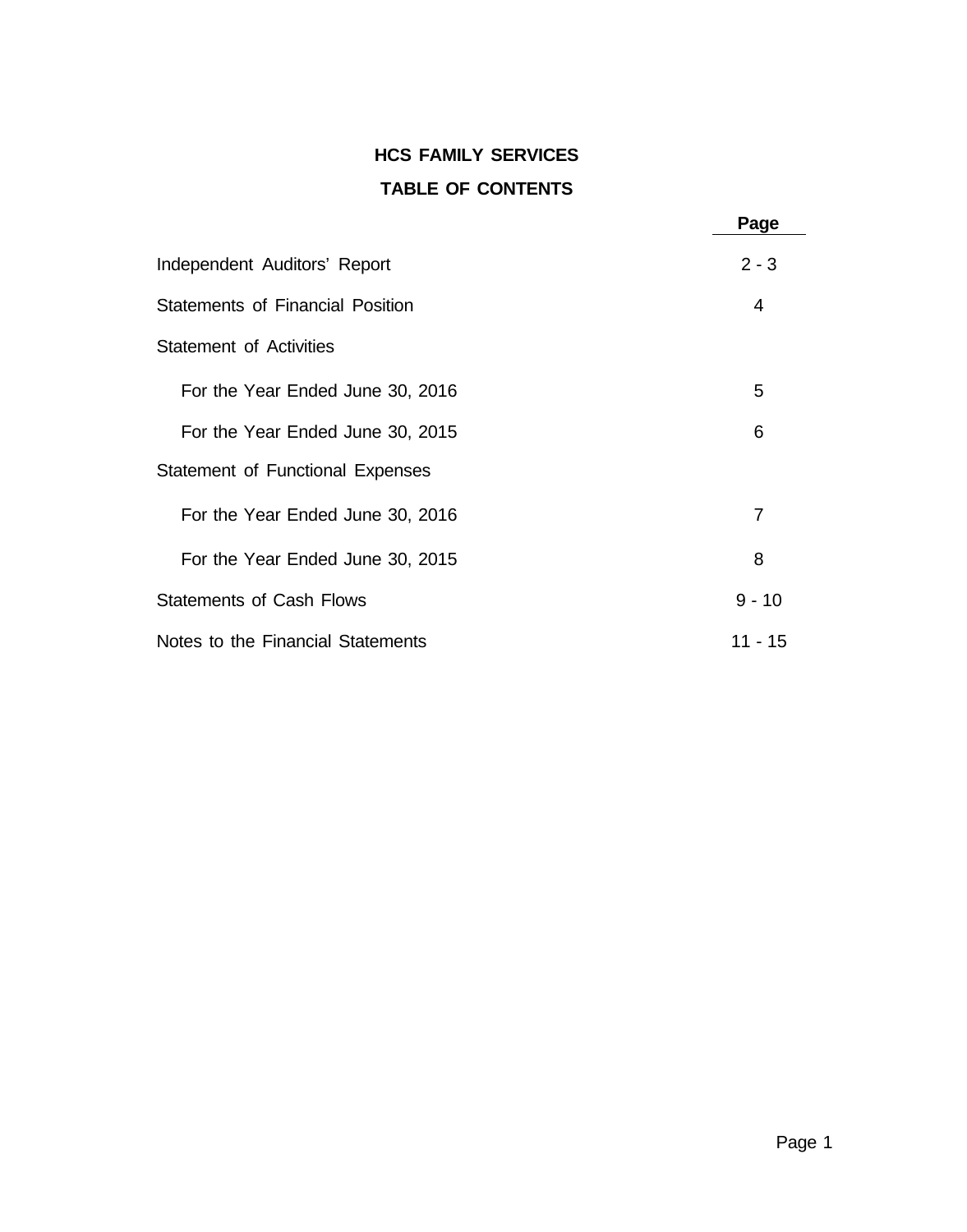

Certified Public Accountants 7900 S. Cass Avenue Darien, Illinois 60561  $(630)$  960-3317 FAX (630) 960-9960 www.knutte.com

# **INDEPENDENT AUDITORS' REPORT**

To the Board of Directors HCS Family Services

We have audited the accompanying financial statements of HCS Family Services (an Illinois not-for-profit corporation), which comprise the statements of financial position as of June 30, 2016 and 2015, and the related statements of activities, functional expenses and cash flows for the years then ended, and the related notes to the financial statements.

# **Management's Responsibility for the Financial Statements**

Management is responsible for the preparation and fair presentation of these financial statements in accordance with accounting principles generally accepted in the United States of America; this includes the design, implementation, and maintenance of internal control relevant to the preparation and fair presentation of financial statements that are free from material misstatement, whether due to fraud or error.

#### **Auditors' Responsibility**

Our responsibility is to express an opinion on these financial statements based on our audits. We conducted our audits in accordance with auditing standards generally accepted in the United States of America. Those standards require that we plan and perform the audits to obtain reasonable assurance about whether the financial statements are free of material misstatement.

An audit involves performing procedures to obtain audit evidence about the amounts and disclosures in the financial statements. The procedures selected depend on the auditors' judgment, including the assessment of the risks of material misstatement of the financial statements, whether due to fraud or error. In making those risk assessments, the auditor considers internal control relevant to the entity's preparation and fair presentation of the financial statements in order to design audit procedures that are appropriate in the circumstances, but not for the purpose of expressing an opinion on the effectiveness of the entity's internal control. Accordingly, we express no such opinion. An audit also includes evaluating the appropriateness of accounting policies used and the reasonableness of significant accounting estimates made by management, as well as evaluating the overall presentation of the financial statements.

We believe that the audit evidence we have obtained is sufficient and appropriate to provide a basis for our audit opinions.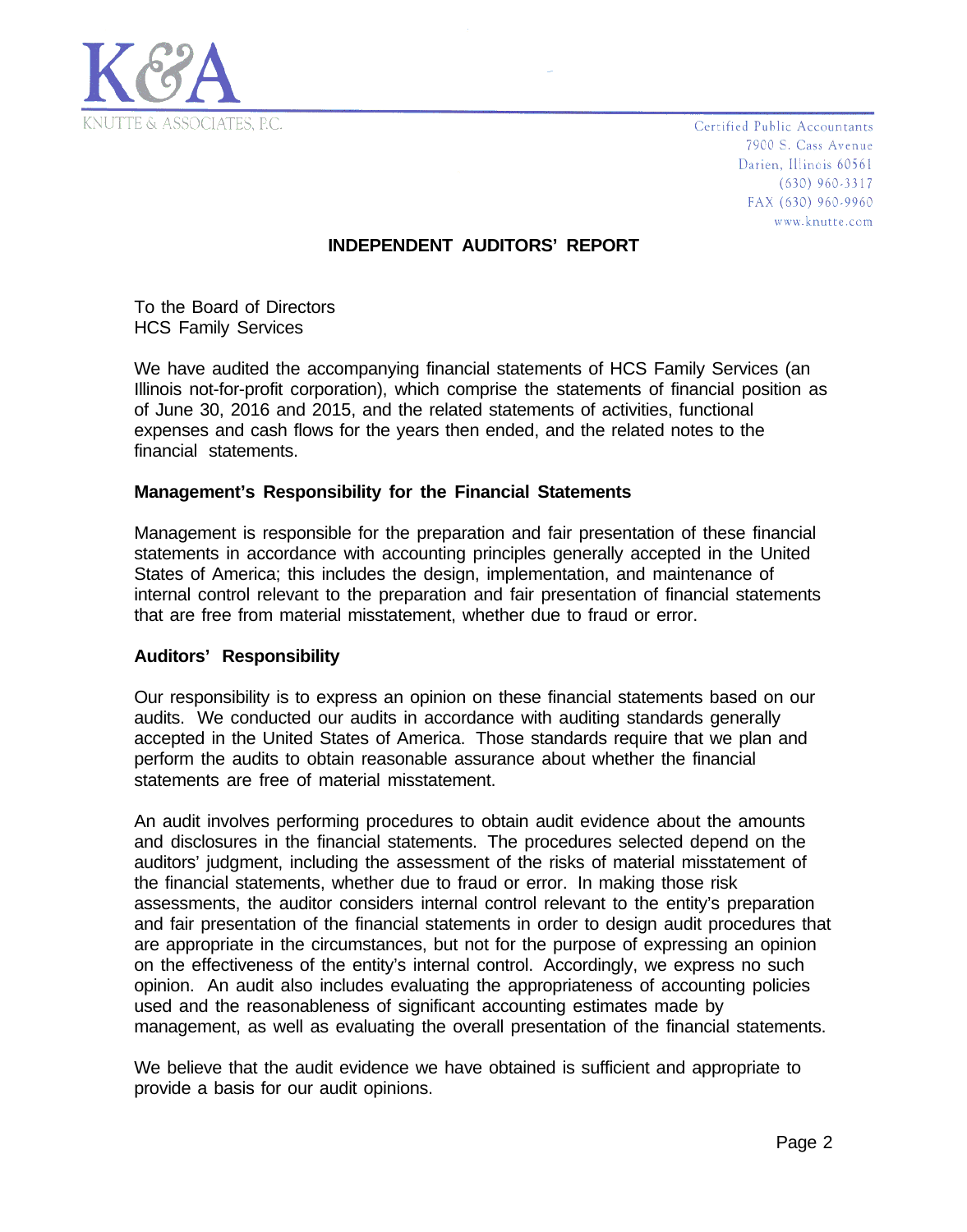# **Opinion**

In our opinion, the financial statements referred to above present fairly, in all material respects, the financial position of HCS Family Services as of June 30, 2016 and 2015, and the changes in its net assets and cash flows for the year then ended, in accordance with accounting principles generally accepted in the United States of America.

Kruitte : Associates, P.C.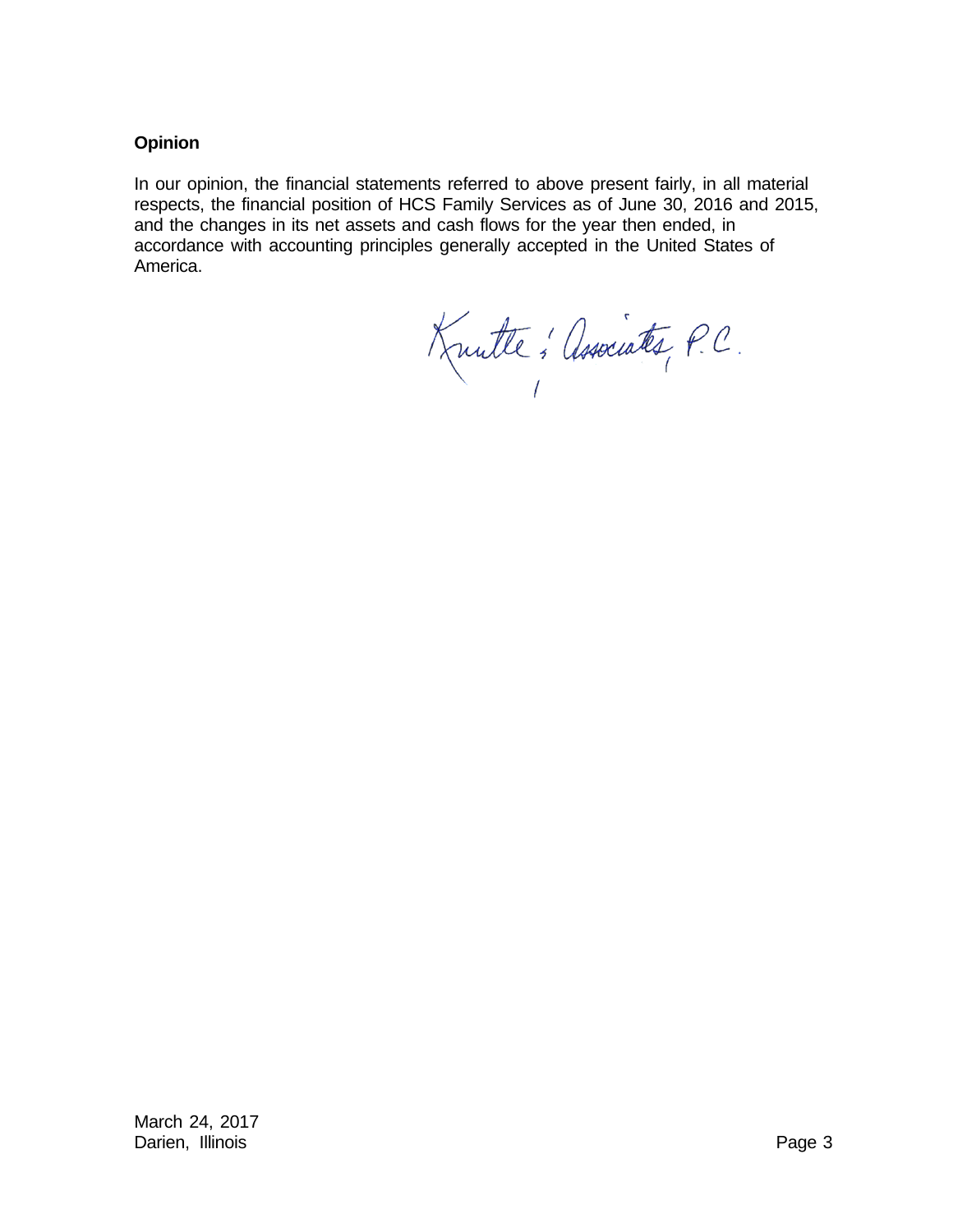# **HCS FAMILY SERVICES STATEMENTS OF FINANCIAL POSITION JUNE 30, 2016 AND 2015**

# **ASSETS**

|                                                  | 2016          | 2015          |
|--------------------------------------------------|---------------|---------------|
| <b>CURRENT ASSETS</b>                            |               |               |
| Cash                                             | \$<br>24,131  | \$<br>63,528  |
| Grants Receivable (Net of Allowance for Doubtful |               |               |
| Accounts of \$0, Respectively)                   | 50,700        | 101,400       |
| <b>Prepaid Supplies</b>                          | 5,568         | 6,671         |
| <b>TOTAL CURRENT ASSETS</b>                      | 80,399        | 171,599       |
| <b>FIXED ASSETS</b>                              |               |               |
| Furniture and Equipment                          | 53,867        | 53,867        |
| Vehicle                                          | 49,705        | 19,580        |
|                                                  | 103,572       | 73,447        |
| Less - Accumulated Depreciation                  | 61,642        | 50,602        |
| <b>TOTAL FIXED ASSETS</b>                        | 41,930        | 22,845        |
| <b>TOTAL ASSETS</b>                              | \$<br>122,329 | \$<br>194,444 |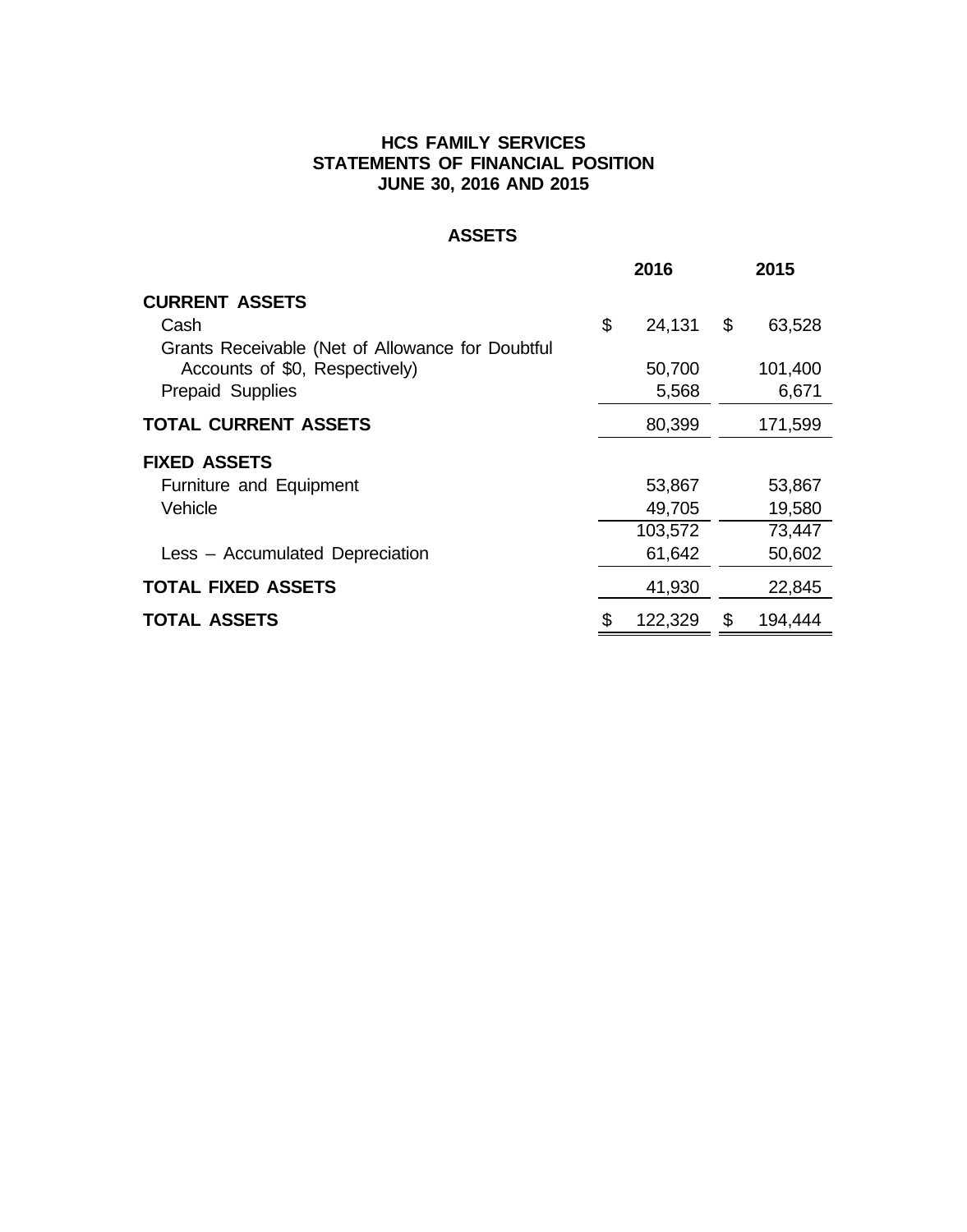# **LIABILITIES AND NET ASSETS**

|                                                                                                                      | 2016                      |                            | 2015                      |
|----------------------------------------------------------------------------------------------------------------------|---------------------------|----------------------------|---------------------------|
| <b>CURRENT LIABILITIES</b><br><b>Accounts Payable</b><br><b>Accrued Payroll</b>                                      | \$<br>3,276<br>2,282      | $\boldsymbol{\mathcal{S}}$ | 7,846<br>2,147            |
| <b>TOTAL CURRENT LIABILITIES</b>                                                                                     | 5,558                     |                            | 9,993                     |
| <b>TOTAL LIABILITIES</b>                                                                                             | 5,558                     |                            | 9,993                     |
| <b>NET ASSETS</b><br>Unrestricted - Undesignated<br>Unrestricted - Board Designated<br><b>Temporarily Restricted</b> | 107,617<br>6,654<br>2,500 |                            | 176,027<br>4,424<br>4,000 |
| <b>TOTAL NET ASSETS</b>                                                                                              | 116,771                   |                            | 184,451                   |
| <b>TOTAL LIABILITIES AND NET ASSETS</b>                                                                              | \$<br>122,329             | \$                         | 194,444                   |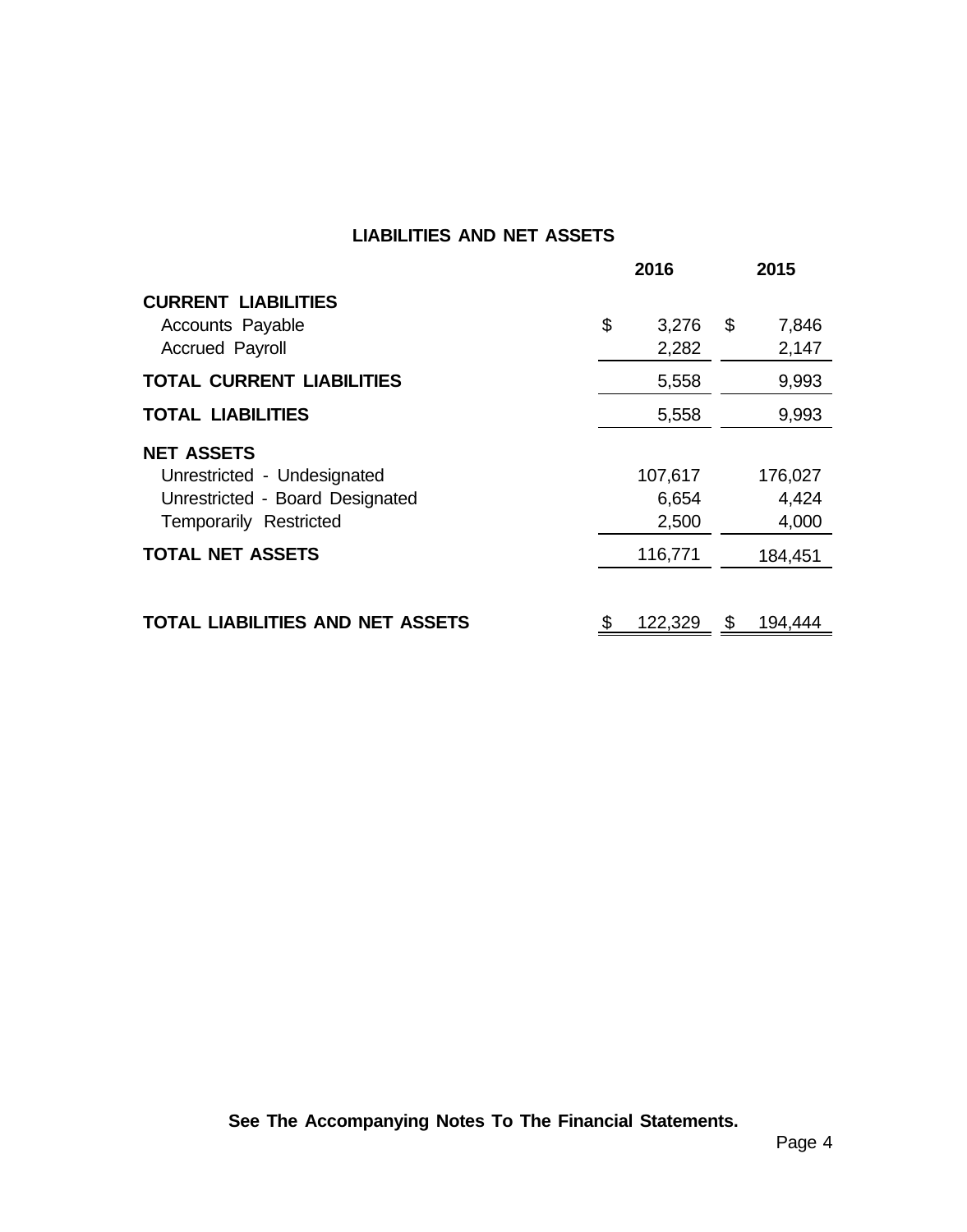# **HCS FAMILY SERVICES STATEMENT OF ACTIVITIES FOR THE YEAR ENDED JUNE 30, 2016**

|                                  |                     |                   | <b>Temporarily</b> |                   | Permanently |               |
|----------------------------------|---------------------|-------------------|--------------------|-------------------|-------------|---------------|
|                                  | <b>Unrestricted</b> | <b>Restricted</b> |                    | <b>Restricted</b> |             | <b>Total</b>  |
| <b>PUBLIC SUPPORT AND</b>        |                     |                   |                    |                   |             |               |
| <b>REVENUES</b>                  |                     |                   |                    |                   |             |               |
| In-Kind Donations                | \$<br>997.400       | \$                | $\Omega$           | \$                | $\mathbf 0$ | \$<br>997,400 |
| Contributions                    | 163,982             |                   | 0                  |                   | $\mathbf 0$ | 163,982       |
| Grants                           | 31,800              |                   | 32,500             |                   | 0           | 64,300        |
| Interest                         | 1                   |                   | 0                  |                   | $\mathbf 0$ | 1             |
| Net Assets Released from         |                     |                   |                    |                   |             |               |
| <b>Restrictions</b>              | 34,000              |                   | (34,000)           |                   | $\mathbf 0$ | $\mathbf 0$   |
| <b>TOTAL PUBLIC SUPPORT</b>      |                     |                   |                    |                   |             |               |
| <b>AND REVENUES</b>              | 1,227,183           |                   | (1,500)            |                   | 0           | 1,225,683     |
| <b>FUNCTIONAL EXPENSES</b>       |                     |                   |                    |                   |             |               |
| Program Services                 | 1,099,805           |                   | 0                  |                   | 0           | 1,099,805     |
| Management and General           | 122,232             |                   | 0                  |                   | 0           | 122,232       |
| Fundraising                      | 71,326              |                   | 0                  |                   | 0           | 71,326        |
| <b>TOTAL FUNCTIONAL EXPENSES</b> | 1,293,363           |                   | 0                  |                   | $\pmb{0}$   | 1,293,363     |
| <b>CHANGE IN NET ASSETS</b>      | (66, 180)           |                   | (1,500)            |                   | $\mathbf 0$ | (67, 680)     |
| <b>NET ASSETS,</b>               |                     |                   |                    |                   |             |               |
| <b>BEGINNING OF YEAR</b>         | 180,451             |                   | 4,000              |                   | $\mathbf 0$ | 184,451       |
| <b>END OF YEAR</b>               | \$<br>114,271       | \$                | 2,500              | \$                | 0           | \$<br>116,771 |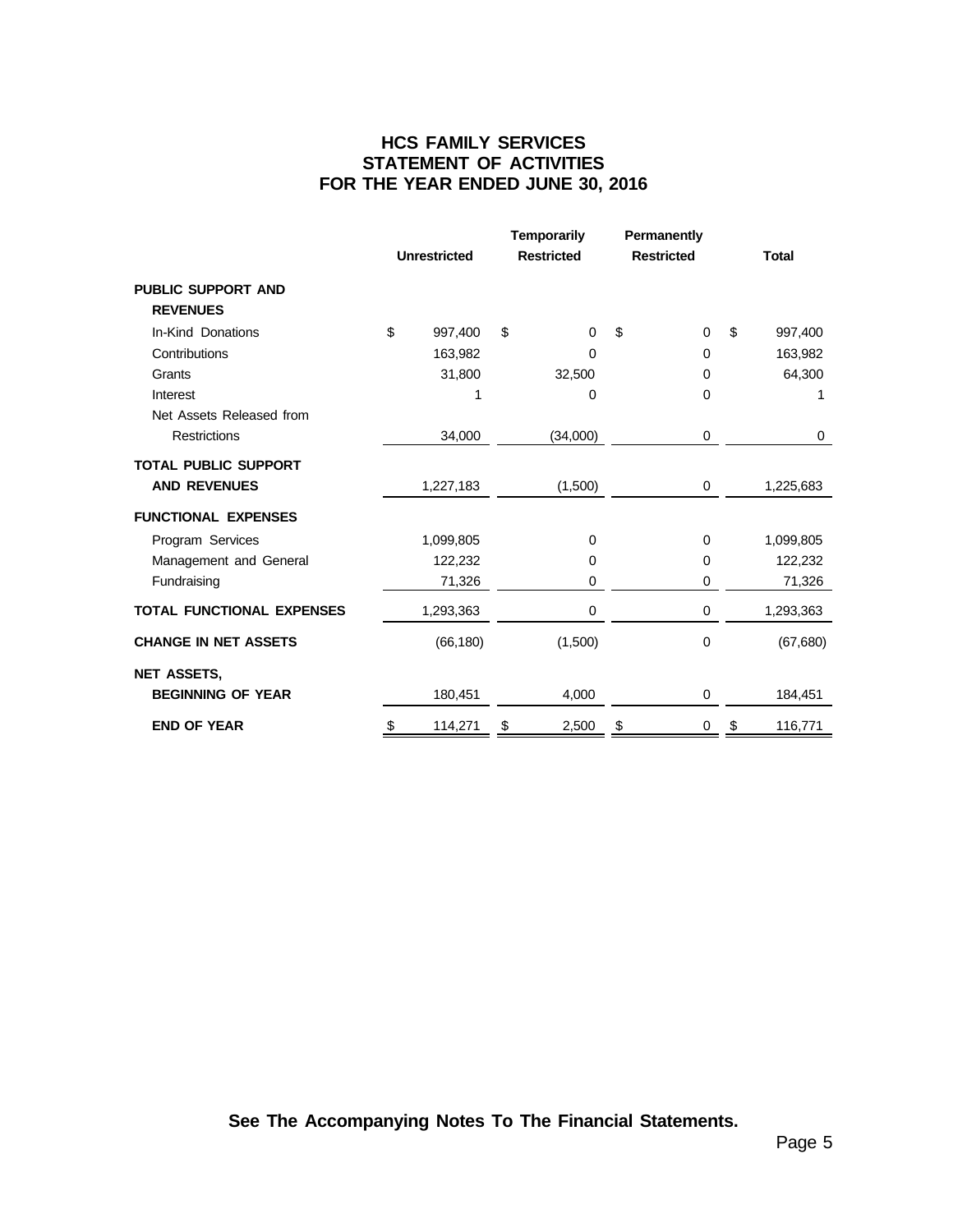# **HCS FAMILY SERVICES STATEMENT OF ACTIVITIES FOR THE YEAR ENDED JUNE 30, 2015**

|                                       |                     | <b>Temporarily</b> |                   | Permanently |               |              |
|---------------------------------------|---------------------|--------------------|-------------------|-------------|---------------|--------------|
|                                       | <b>Unrestricted</b> | <b>Restricted</b>  | <b>Restricted</b> |             |               | <b>Total</b> |
| <b>PUBLIC SUPPORT AND</b>             |                     |                    |                   |             |               |              |
| <b>REVENUES</b>                       |                     |                    |                   |             |               |              |
| In-Kind Donations                     | \$<br>1,092,854     | \$<br>$\mathbf 0$  | \$                | $\mathbf 0$ | \$            | 1,092,854    |
| Grants                                | 189,900             | 4,000              |                   | $\mathbf 0$ |               | 193,900      |
| Contributions                         | 187,406             | 0                  |                   | $\mathbf 0$ |               | 187,406      |
| Special Events (Net of Cost of Direct |                     |                    |                   |             |               |              |
| Benefits to Donors of \$329)          | 1,794               | $\mathbf 0$        |                   | $\mathbf 0$ |               | 1,794        |
| Miscellaneous                         | 100                 |                    |                   |             |               | 100          |
| Interest                              | 9                   | 0                  |                   | $\mathbf 0$ |               | 9            |
| Net Assets Released from              |                     |                    |                   |             |               |              |
| <b>Restrictions</b>                   | 21,250              | (21, 250)          |                   | 0           |               | $\mathbf 0$  |
| <b>TOTAL PUBLIC SUPPORT</b>           |                     |                    |                   |             |               |              |
| <b>AND REVENUES</b>                   | 1,493,313           | (17, 250)          |                   | 0           |               | 1,476,063    |
| <b>FUNCTIONAL EXPENSES</b>            |                     |                    |                   |             |               |              |
| Program Services                      | 1,218,705           | 0                  |                   | $\mathbf 0$ |               | 1,218,705    |
| Management and General                | 123,633             | 0                  |                   | 0           |               | 123,633      |
| Fundraising                           | 75,489              | 0                  |                   | 0           |               | 75,489       |
| <b>TOTAL FUNCTIONAL EXPENSES</b>      | 1,417,827           | 0                  |                   | $\pmb{0}$   |               | 1,417,827    |
| <b>CHANGE IN NET ASSETS</b>           | 75,486              | (17, 250)          |                   | $\mathbf 0$ |               | 58,236       |
| <b>NET ASSETS,</b>                    |                     |                    |                   |             |               |              |
| <b>BEGINNING OF YEAR</b>              | 104,965             | 21,250             |                   | 0           |               | 126,215      |
| <b>END OF YEAR</b>                    | \$<br>180,451       | \$<br>4,000        | \$                | 0           | $\frac{1}{2}$ | 184,451      |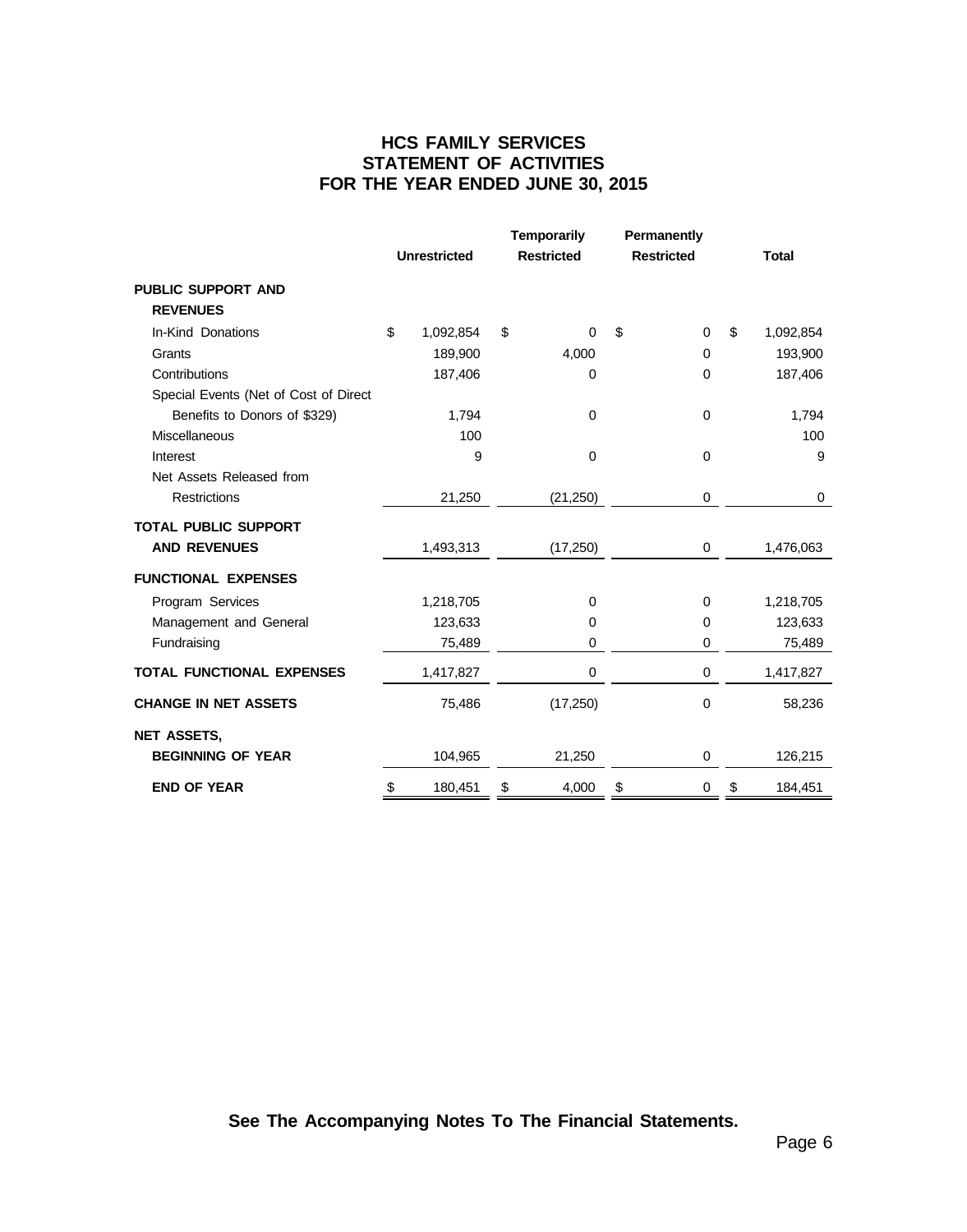# **HCS FAMILY SERVICES STATEMENT OF FUNCTIONAL EXPENSES FOR THE YEAR ENDED JUNE 30, 2016**

|                                  | Program           | <b>Management</b> |                    |                 |
|----------------------------------|-------------------|-------------------|--------------------|-----------------|
|                                  | <b>Services</b>   | and General       | <b>Fundraising</b> | <b>Total</b>    |
| <b>FUNCTIONAL EXPENSES</b>       |                   |                   |                    |                 |
| <b>Accounting Fees</b>           | \$<br>$\mathbf 0$ | \$<br>8,400       | \$<br>0            | \$<br>8,400     |
| Advertising                      | 3,987             | 0                 | 3,987              | 7,974           |
| Assistance to Individuals        | 977,685           | 0                 | $\Omega$           | 977,685         |
| <b>Bank Fees</b>                 | 0                 | 612               | $\Omega$           | 612             |
| <b>Contract Services</b>         | $\mathbf 0$       | 13,163            | 0                  | 13,163          |
| Depreciation                     | 0                 | 11,040            | 0                  | 11,040          |
| <b>Donated Facilities</b>        | 15,336            | 15,336            | 15,336             | 46,008          |
| Donated Services                 | 0                 | 8,310             | 0                  | 8,310           |
| Equipment Repair and Maintenance | 50                | 50                | 50                 | 150             |
| Insurance                        | 0                 | 7,973             | 0                  | 7,973           |
| Memberships and Subscriptions    | 330               | 165               | 330                | 825             |
| <b>Miscellaneous</b>             | 0                 | 145               | 0                  | 145             |
| Payroll                          | 81,843            | 40,921            | 40,922             | 163,686         |
| Payroll - Administrative Fee     | 0                 | 2,400             | 0                  | 2,400           |
| Payroll Taxes and Benefits       | 15,724            | 7,862             | 7,862              | 31,448          |
| Postage                          | 59                | 29                | 59                 | 147             |
| Printing and Copying             | 49                | 24                | 48                 | 121             |
| Reimbursed Mileage               | 0                 | 885               | 0                  | 885             |
| Staff Development                | 0                 | 2,184             | 0                  | 2,184           |
| Supplies                         | 723               | 723               | 723                | 2,169           |
| Telephone and Internet           | 3,369             | 1,685             | 1,684              | 6,738           |
| Travel                           | 650               | 325               | 325                | 1,300           |
| TOTAL FUNCTIONAL EXPENSES        | \$<br>1,099,805   | \$<br>122,232     | 71,326<br>\$       | 1,293,363<br>\$ |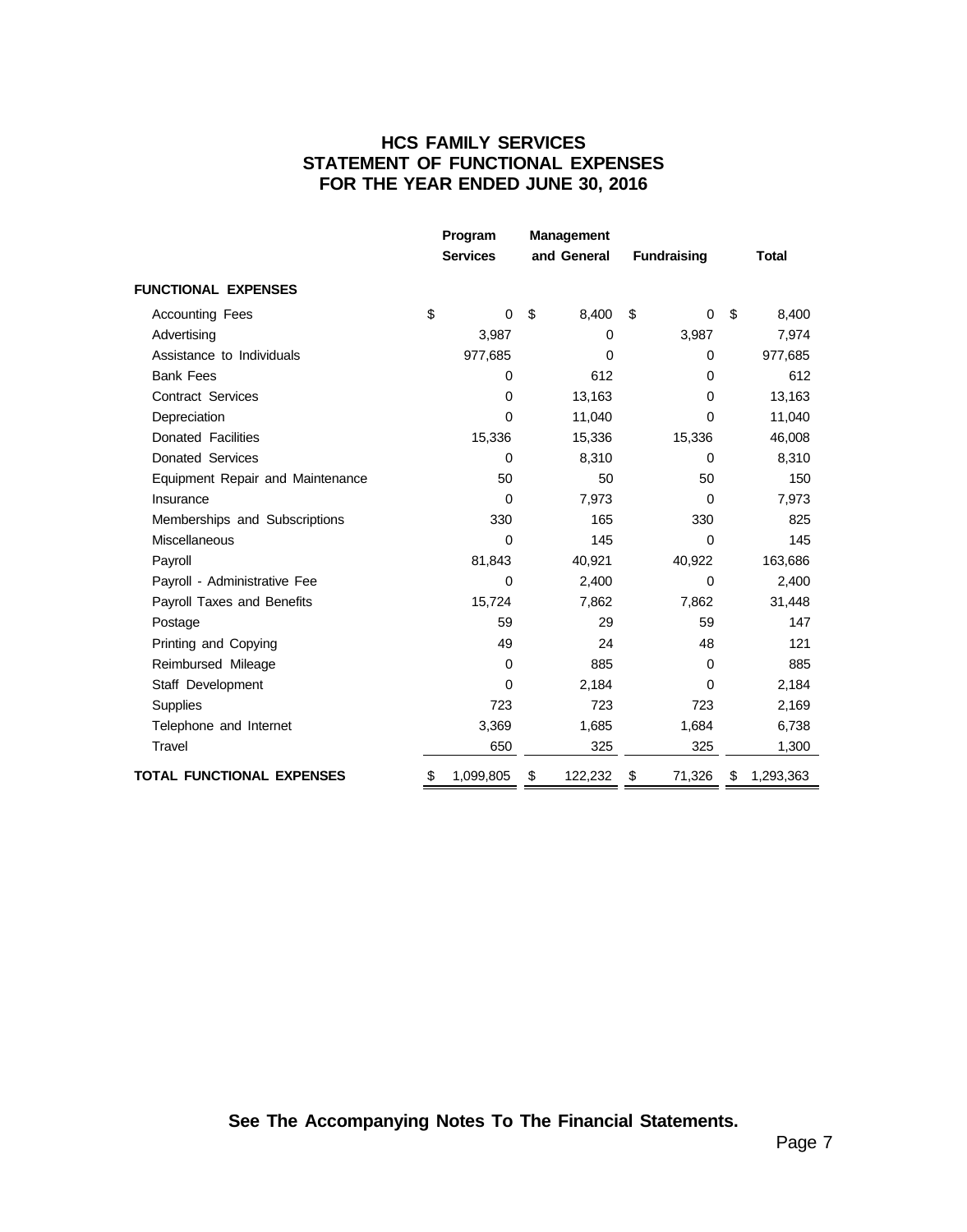# **HCS FAMILY SERVICES STATEMENT OF FUNCTIONAL EXPENSES FOR THE YEAR ENDED JUNE 30, 2015**

|                                  | Program         | <b>Management</b> |                    |                 |
|----------------------------------|-----------------|-------------------|--------------------|-----------------|
|                                  | <b>Services</b> | and General       | <b>Fundraising</b> | <b>Total</b>    |
| <b>FUNCTIONAL EXPENSES</b>       |                 |                   |                    |                 |
| <b>Accounting Fees</b>           | \$<br>0         | \$<br>11,775      | \$<br>0            | \$<br>11,775    |
| Advertising                      | 206             | 0                 | 206                | 412             |
| Assistance to Individuals        | 1,069,859       | 0                 | $\mathbf 0$        | 1,069,859       |
| <b>Bad Debt</b>                  | 15,000          | 0                 | 0                  | 15,000          |
| <b>Bank Fees</b>                 | 0               | 722               | 0                  | 722             |
| <b>Contract Services</b>         | 0               | 7,925             | $\Omega$           | 7,925           |
| Depreciation                     | 0               | 11,243            | 0                  | 11,243          |
| Donated Facilities               | 15,336          | 15,336            | 15,336             | 46,008          |
| <b>Donated Services</b>          | $\Omega$        | 8,329             | $\Omega$           | 8,329           |
| Equipment Repair and Maintenance | 53              | 26                | 53                 | 132             |
| Insurance                        | 0               | 5,526             | 0                  | 5,526           |
| Interest                         | 0               | 60                | 0                  | 60              |
| Memberships and Subscriptions    | 364             | 182               | 364                | 910             |
| Miscellaneous                    | $\mathbf 0$     | 460               | 0                  | 460             |
| Payroll                          | 95,954          | 47,977            | 47,977             | 191,908         |
| Payroll - Administrative Fee     | $\mathbf 0$     | 2,755             | $\mathbf 0$        | 2,755           |
| Payroll Taxes and Benefits       | 17,071          | 8,536             | 8,536              | 34,143          |
| Postage                          | 796             | 398               | 796                | 1,990           |
| Printing and Copying             | 22              | 11                | 22                 | 55              |
| Reimbursed Mileage               | 0               | 134               | 0                  | 134             |
| Staff Development                | 0               | 39                | $\Omega$           | 39              |
| Supplies                         | 354             | 354               | 354                | 1,062           |
| Telephone and Internet           | 3,298           | 1,649             | 1,649              | 6,596           |
| Travel                           | 392             | 196               | 196                | 784             |
| TOTAL FUNCTIONAL EXPENSES        | 1,218,705<br>\$ | \$<br>123,633     | 75,489<br>\$       | 1,417,827<br>\$ |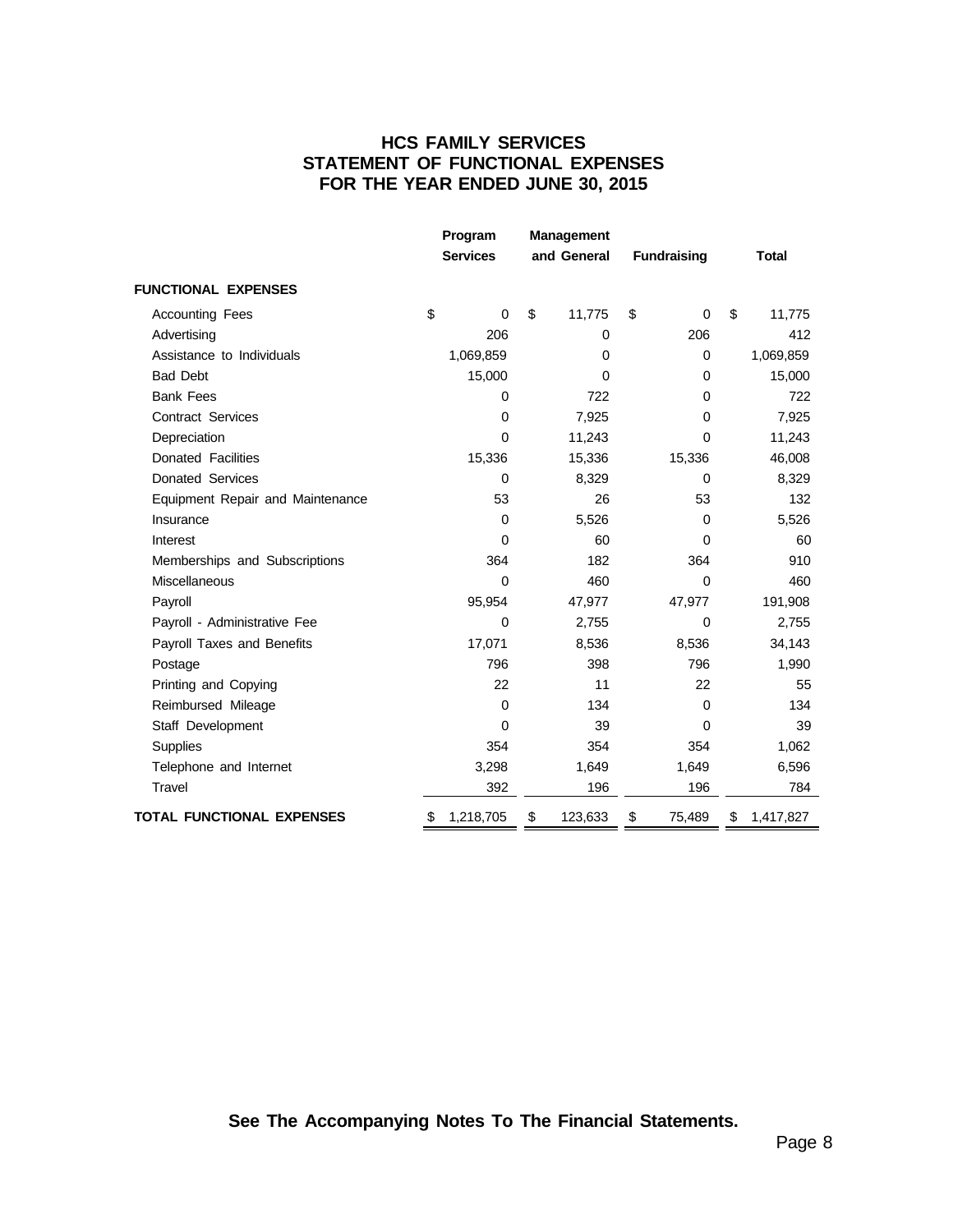#### **HCS FAMILY SERVICES STATEMENTS OF CASH FLOWS FOR THE YEARS ENDED JUNE 30, 2016 AND 2015**

|                                                                                                                                                                                     |                | 2016                                 |                | 2015                                           |
|-------------------------------------------------------------------------------------------------------------------------------------------------------------------------------------|----------------|--------------------------------------|----------------|------------------------------------------------|
| <b>CASH FLOWS FROM OPERATING ACTIVITIES</b><br>Received from Public and Grants<br>Interest Received<br>Paid to Suppliers and Employees<br>Interest Paid<br><b>Income Taxes Paid</b> | $\mathfrak{S}$ | 278,982<br>1<br>(288, 255)<br>0<br>0 | $\mathfrak{S}$ | 385,947<br>9<br>(318, 722)<br>(60)<br>$\Omega$ |
| NET CASH (USED IN) PROVIDED BY OPERATING<br><b>ACTIVITIES</b>                                                                                                                       |                | (9,272)                              |                | 67,174                                         |
| <b>CASH FLOWS FROM INVESTING ACTIVITIES</b><br>Payments for Purchase of Fixed Assets                                                                                                |                | (30, 125)                            |                | 0                                              |
| <b>NET CASH USED IN INVESTING ACTIVITIES</b>                                                                                                                                        |                | (30, 125)                            |                | $\Omega$                                       |
| <b>CASH FLOWS FROM FINANCING ACTIVITIES</b><br>Principal Payments on Note Payable                                                                                                   |                | 0                                    |                | (5,644)                                        |
| <b>NET CASH USED IN FINANCING ACTIVITIES</b>                                                                                                                                        |                | 0                                    |                | (5,644)                                        |
| NET (DECREASE) INCREASE IN CASH AND CASH<br><b>EQUIVALENTS</b>                                                                                                                      |                | (39, 397)                            |                | 61,530                                         |
| <b>CASH AND CASH EQUIVALENTS,</b>                                                                                                                                                   |                |                                      |                |                                                |
| <b>BEGINNING OF YEAR</b>                                                                                                                                                            |                | 63,528                               |                | 1,998                                          |
| <b>END OF YEAR</b>                                                                                                                                                                  | \$             | <u>24,131 \$</u>                     |                | 63,528                                         |
| <b>NON-CASH OPERATING ACTIVITIES</b><br>Donated Facilities<br>Donated Goods<br><b>Donated Services</b>                                                                              | $\mathfrak{L}$ | 46,008<br>943,082<br>8,310           | $\mathfrak{S}$ | 46,008<br>1,038,517<br>8,329                   |
| <b>TOTAL NON-CASH OPERATING ACTIVITIES</b>                                                                                                                                          | $\mathfrak{L}$ |                                      |                | 997,400 \$ 1,092,854                           |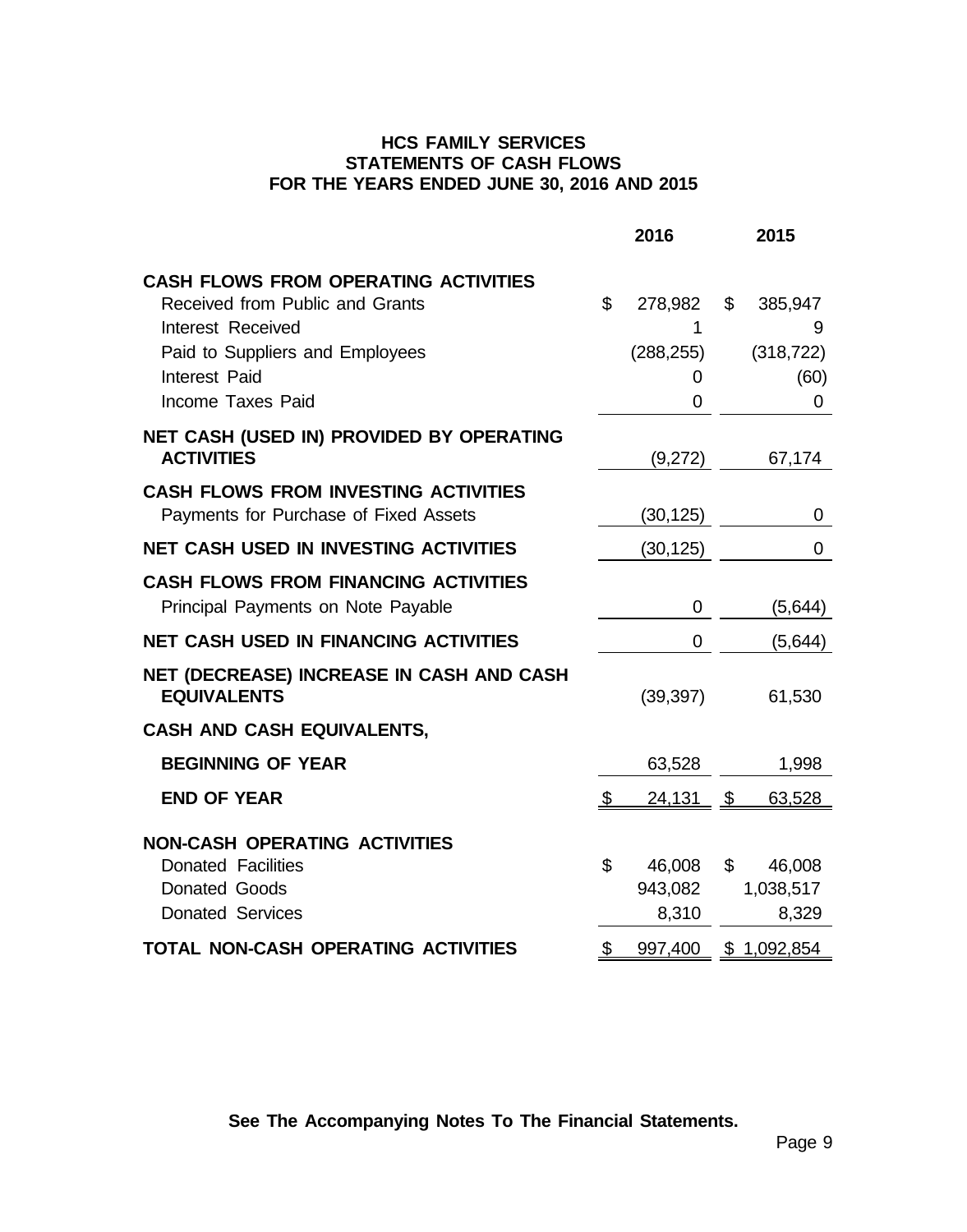# **HCS FAMILY SERVICES STATEMENTS OF CASH FLOWS (CONTINUED) FOR THE YEARS ENDED JUNE 30, 2016 AND 2015**

|                                                                                                                                                                             | 2016                                        |      | 2015                                           |
|-----------------------------------------------------------------------------------------------------------------------------------------------------------------------------|---------------------------------------------|------|------------------------------------------------|
| RECONCILIATION OF CHANGE IN NET ASSETS TO<br>NET CASH (USED IN) PROVIDED BY OPERATING<br><b>ACTIVITIES</b>                                                                  |                                             |      |                                                |
| Change in Net Assets                                                                                                                                                        | \$<br>(67, 680)                             | - \$ | 58,236                                         |
| Adjustments to Reconcile Change in Net Assets to<br>Net Cash (Used In) Provided By Operating<br><b>Activities:</b>                                                          |                                             |      |                                                |
| Depreciation                                                                                                                                                                | 11,040                                      |      | 11,243                                         |
| Changes in Certain Assets and Liabilities:<br><b>Grants Receivable</b><br><b>Prepaid Supplies</b><br>Accounts Payable<br><b>Accrued Payroll</b><br><b>Total Adjustments</b> | 50,700<br>1,103<br>(4,570)<br>135<br>58,408 |      | (5, 150)<br>(2,606)<br>3,304<br>2,147<br>8,938 |
| NET CASH (USED IN) PROVIDED BY OPERATING<br><b>ACTIVITIES</b>                                                                                                               | (9,272                                      | \$   | 67,174                                         |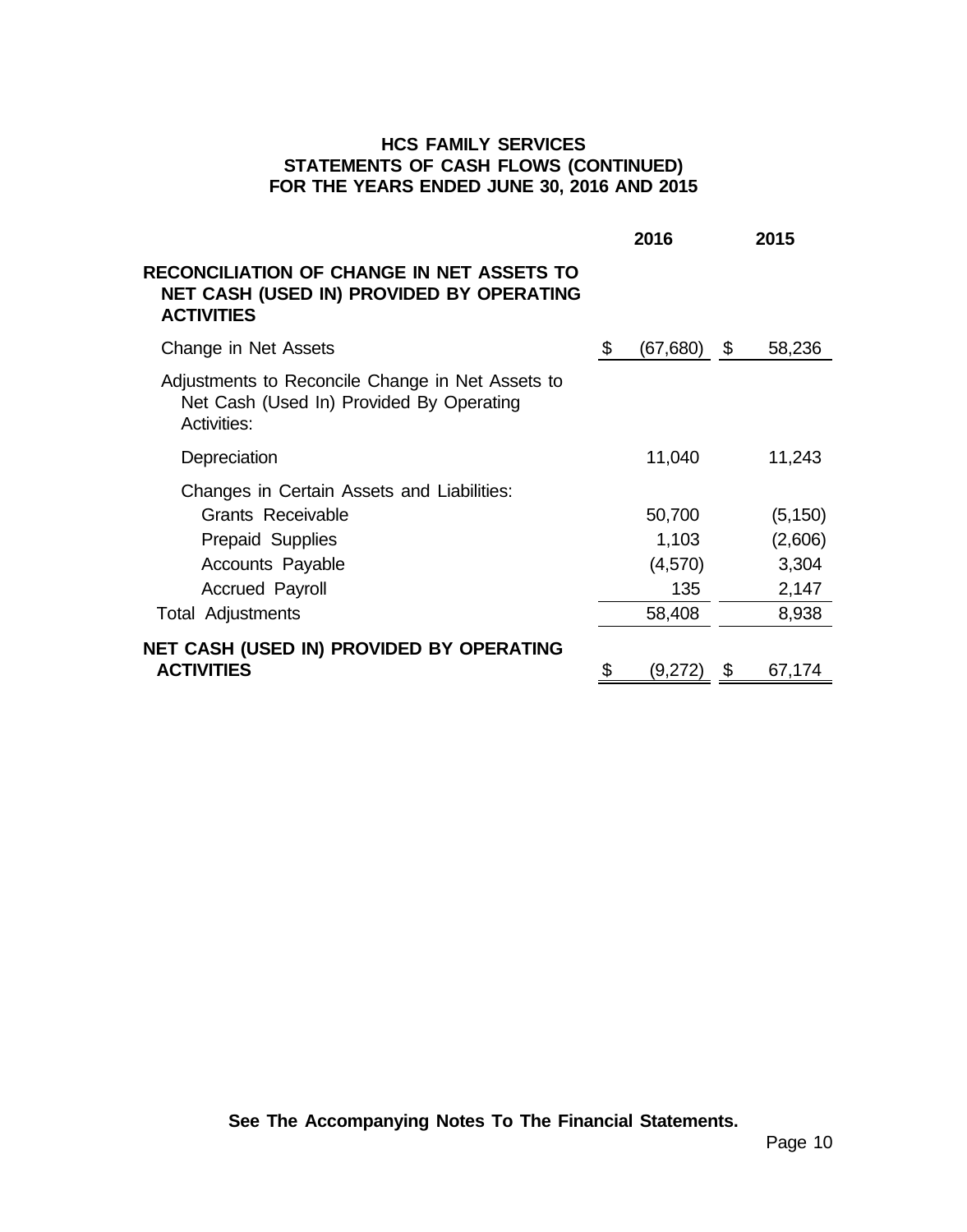# **NOTE 1- NATURE OF ORGANIZATION AND SUMMARY OF SIGNIFICANT ACCOUNTING POLICIES**

#### A) Nature of Organization

HCS Family Services (the "Organization") is an Illinois nonprofit organization providing emergency or interim assistance to individuals who are not eligible for public aid and serves residents of Hinsdale, Clarendon Hills, Oak Brook, Willowbrook, Burr Ridge, Darien, Westmont and surrounding unincorporated areas. A summary of the Organization's program services are described below:

*Elites -* Empowers individuals and families dependent on community and government supports to achieve self-sufficiency within a three year period through extensive cash management, advocacy, educational workshops and support services. The program also provides tools that allow participants to become independent from assistance.

*Emergency Services -* Helps families to avoid eviction or foreclosure through shortterm rent and mortgage assistance. Services offered are rental assistance, security deposit assistance and supportive services to help obtain and maintain housing.

*Food Pantry Services* - Provides families with nutritious foods and household items based on individual preferences and needs.

B) Basis of Accounting

The Organization's accounts are maintained on the accrual basis of accounting. Grants and other contributions are reported as temporarily restricted support if they are received with stipulations that limit the use of the funding. When the restriction expires, that is, when a stipulated time restriction ends or purpose restriction is accomplished, temporarily restricted net assets are reclassified to unrestricted net assets and reported in the statements of activities as net assets released from restrictions. Expenses are recorded when incurred.

C) Basis of Presentation

The Organization reports information regarding its financial position and activities according to three classes of net assets: unrestricted net assets, temporarily restricted net assets, and permanently restricted net assets. The Organization does not use fund accounting.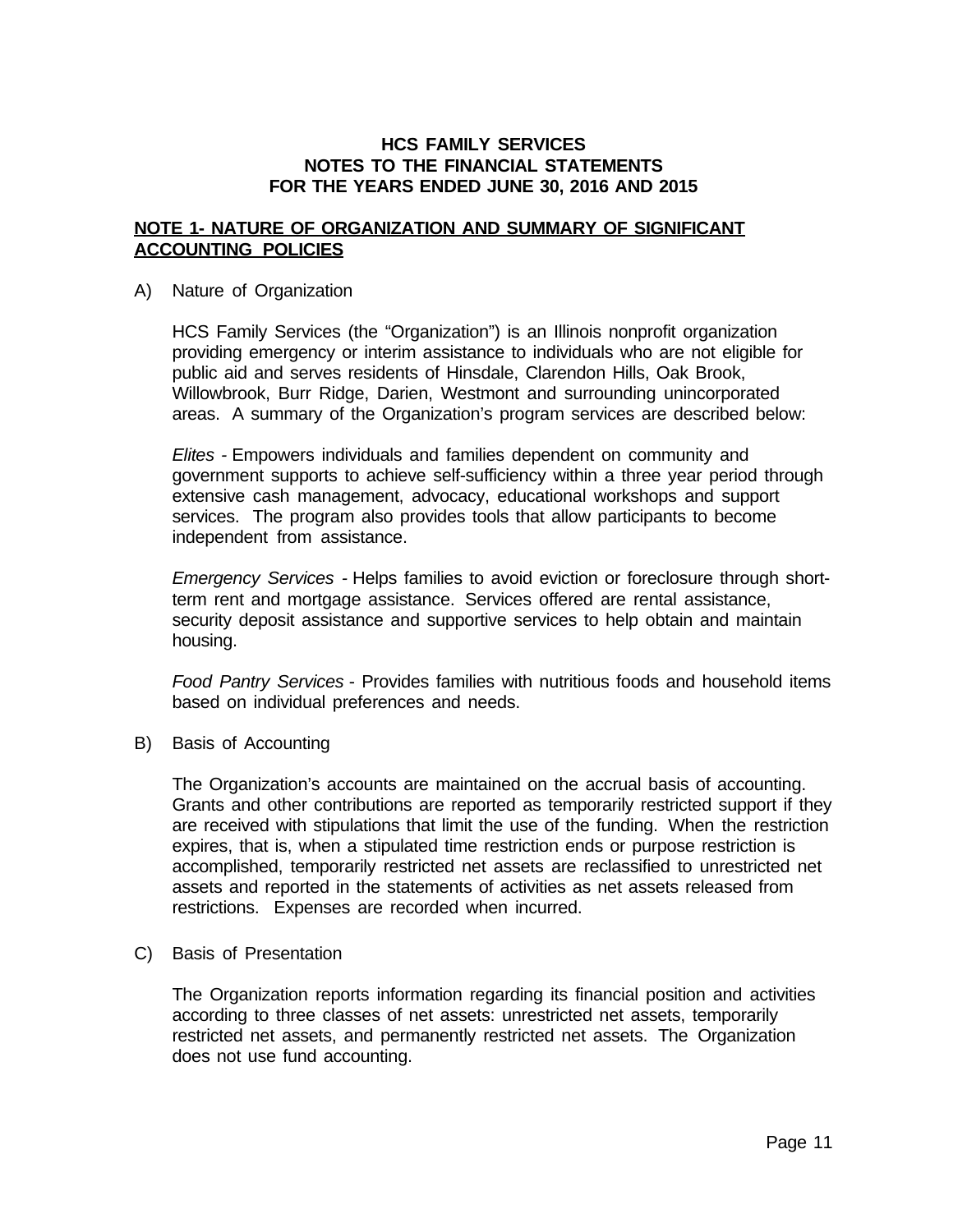# **NOTE 1 - NATURE OF ORGANIZATION AND SUMMARY OF SIGNIFICANT ACCOUNTING POLICIES (CONTINUED)**

#### D) Accounting Policies

Cash and Cash Equivalents - For purposes of reporting cash flows, cash is defined as cash on hand, amounts held at financial institutions, and short-term highly liquid investments that are readily convertible to known amounts of cash. Investments with an original maturity of three months or less are considered short-term for these purposes.

Allowance for Doubtful Accounts - Management provides for probable uncollectible amounts through bad debt expense and an adjustment to a valuation allowance based on its assessment of the current status of individual receivables. Balances still outstanding after management has used reasonable collection efforts are written off through a charge to the valuation allowance and a credit to the applicable receivable. The allowance for doubtful accounts at June 30, 2016 and 2015 is \$0, respectively.

Fixed Assets - Fixed asset purchases are recorded at cost, while donated fixed assets are recorded at fair value on the date of donation. Expenditures for repairs and maintenance are charged to expense as incurred, whereas renewals and betterments that extend the lives of property are capitalized. Depreciation is computed on the straight-line and accelerated methods over various useful lives. Depreciation expense for the years ended June 30, 2016 and 2015 is \$11,040 and \$11,243, respectively.

Use of Estimates - The preparation of financial statements in conformity with generally accepted accounting principles requires management to make estimates and assumptions that affect the reported amounts of assets and liabilities and disclosure of contingent assets and liabilities at the date of the financial statements and the reported amounts of revenues and expenses during the reporting period. Actual results could differ from those estimates.

Income Taxes - The Organization is a not-for-profit organization that is exempt from income taxes under Section 501(c)(3) of the Internal Revenue Code and is classified as other than a private foundation. Accordingly, a provision for income taxes has not been made on the financial statements.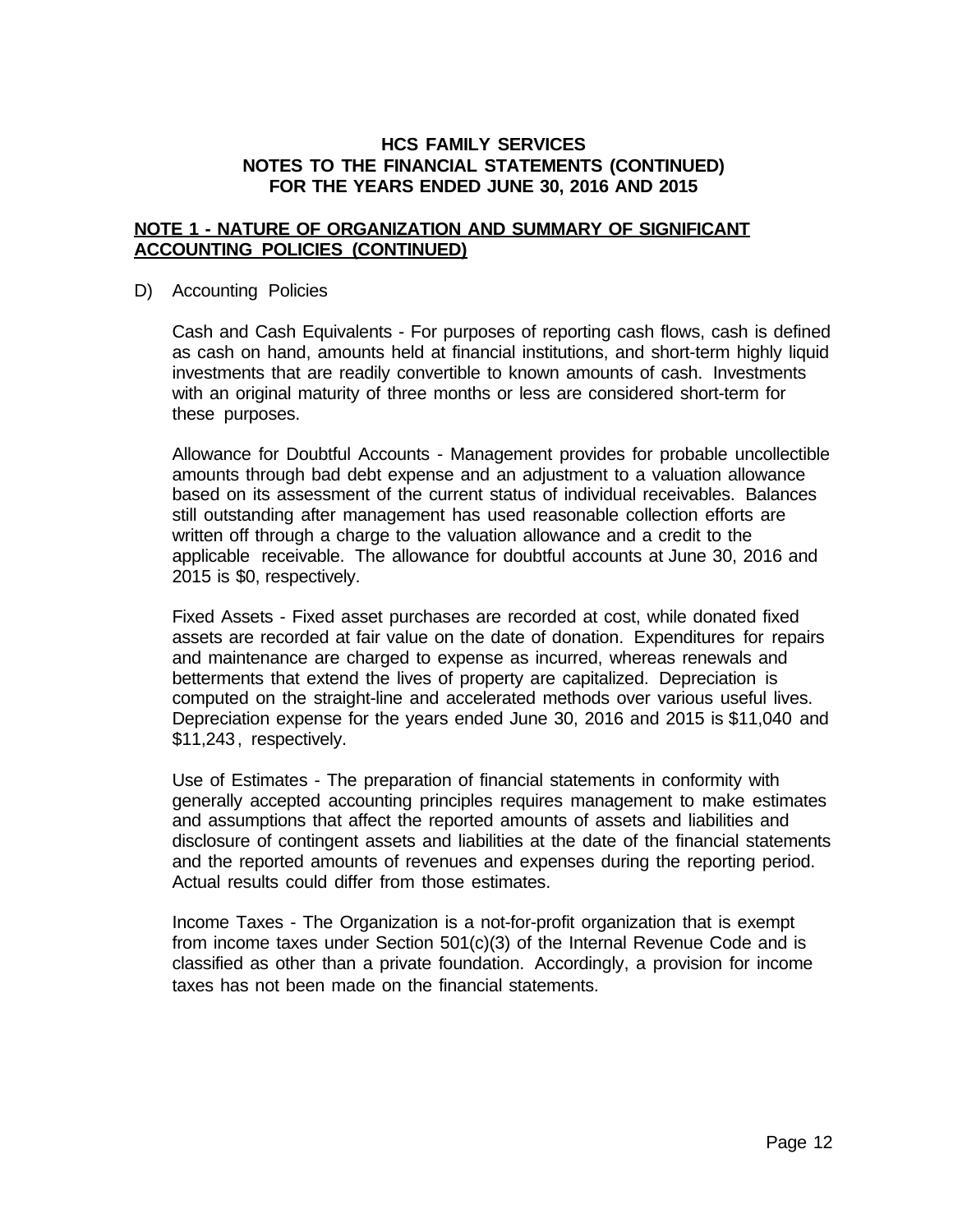#### **NOTE 2 - GRANTS RECEIVABLE**

Grants receivable are deemed to be fully collectible by management and are composed of the following at June 30, 2016 and 2015:

|            |    | 2015   |    |            |
|------------|----|--------|----|------------|
| United Way |    | 50,700 |    | \$ 101,400 |
|            | \$ | 50,700 | \$ | 101,400    |

#### **NOTE 3 - NET ASSET RESTRICTIONS AND DESIGNATIONS**

Temporarily restricted net assets are available for the following purposes at June 30, 2016 and 2015:

|                                            |  | 2015  |  |       |
|--------------------------------------------|--|-------|--|-------|
| <b>Emergency Services</b><br>Video Program |  | 2,500 |  | 4,000 |
|                                            |  | 2,500 |  | 4,000 |

Net assets were released from restrictions by incurring expenses satisfying the purpose or time restrictions specified by donors as follows at June 30, 2016 and 2015:

|                           | 2016 |        |  | 2015   |  |  |
|---------------------------|------|--------|--|--------|--|--|
| <b>Emergency Services</b> | \$   | 30,000 |  | 15,000 |  |  |
| Video Program             |      | 4,000  |  |        |  |  |
| <b>ELITES</b>             |      |        |  | 6,250  |  |  |
|                           | \$   | 34,000 |  | 21,250 |  |  |

The Board of Directors has made a designation of unrestricted nets assets of \$4,000 and \$5,000 during the years ended June 30, 2016 and 2015, respectively. Of these amounts, \$1,771 and \$576 were released for designated activities, during the year ended June 30, 2016 and 2015, respectively. At June 30, 2016 and 2015, \$6,654 and \$4,424 are designated for the Milk and Junior Board programs, respectively.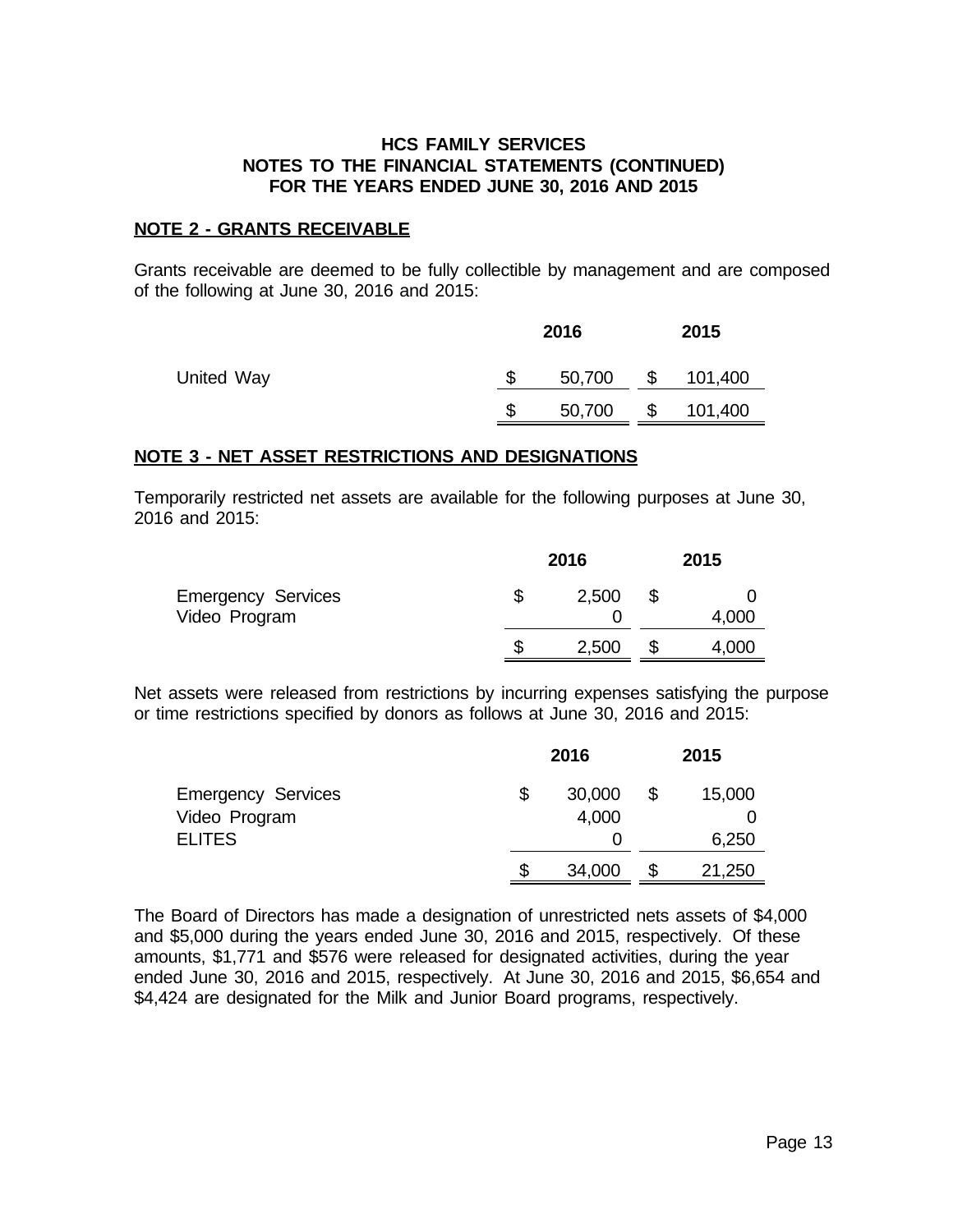#### **NOTE 4 - SUMMARY OF GRANTS**

The Organization received the following grants during the years ended June 30, 2016 and 2015:

|                                      | 2016 |        | 2015 |               |
|--------------------------------------|------|--------|------|---------------|
| Grantor                              |      |        |      |               |
| <b>Community Memorial Foundation</b> | \$   | 31,800 | \$   | 29,000        |
| Mark Morton Memorial Fund            |      | 30,000 |      | $\mathcal{L}$ |
| DuPage Community Foundation          |      | 2,500  |      | 0             |
| United Way                           |      | 0      |      | 101,400       |
| Ronald L. McDaniel Foundation        |      | 0      |      | 50,000        |
| <b>First Nonprofit Foundation</b>    |      | 0      |      | 11,000        |
| Walmart                              |      | 0      |      | 2,500         |
|                                      |      | 64.300 |      | 193,900       |

# **NOTE 5 - IN-KIND DONATIONS**

#### **Donated Facilities**

Donated facilities are recognized as in-kind donation revenues at their estimated fair value when contributed to the Organization. During the years ended June 30, 2016 and 2015, the Organization received donated facilities for the main operating locations valued at \$46,008, respectively. These amounts are shown as in-kind donations revenue on the statements of activities and donated facilities expense on the statements of functional expenses.

#### Donated Goods

Donated goods are recognized as a contribution at their estimated fair value when donated to the Organization. During the years ended June 30, 2016 and 2015, the Organization received donated food, clothing, furniture, and holiday gifts for distribution through the Organization's assistance programs, respectively. Total donated goods for the years ended June 30, 2016 and 2015 are valued at \$943,082 and \$1,038,517, respectively. These amounts are shown as in-kind donations revenue on the statements of activities and as assistance to individuals on the statements of functional expenses.